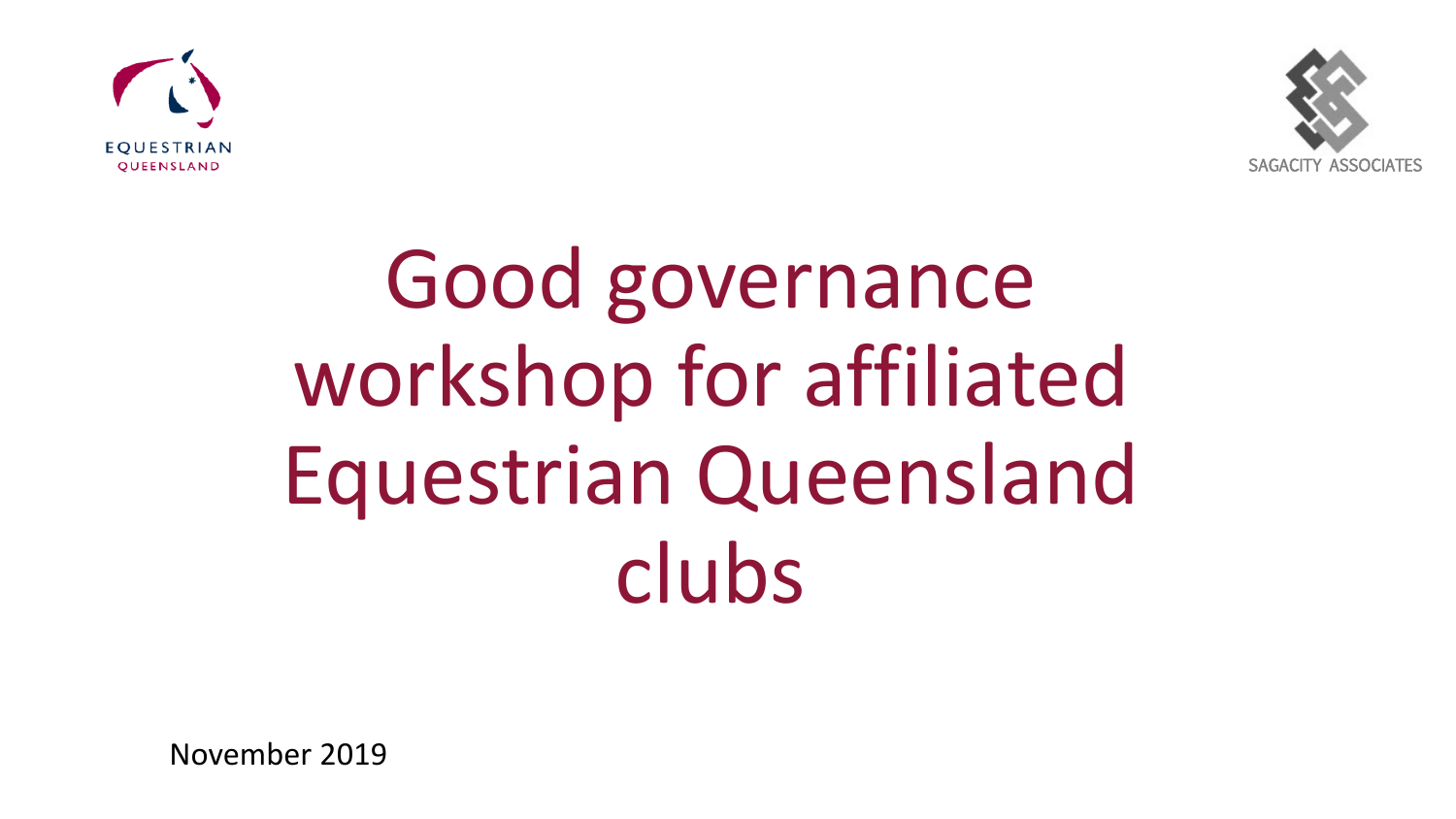



# Governance refers to the systems, structures, culture and

process for making and implementing (or not implementing)

decisions.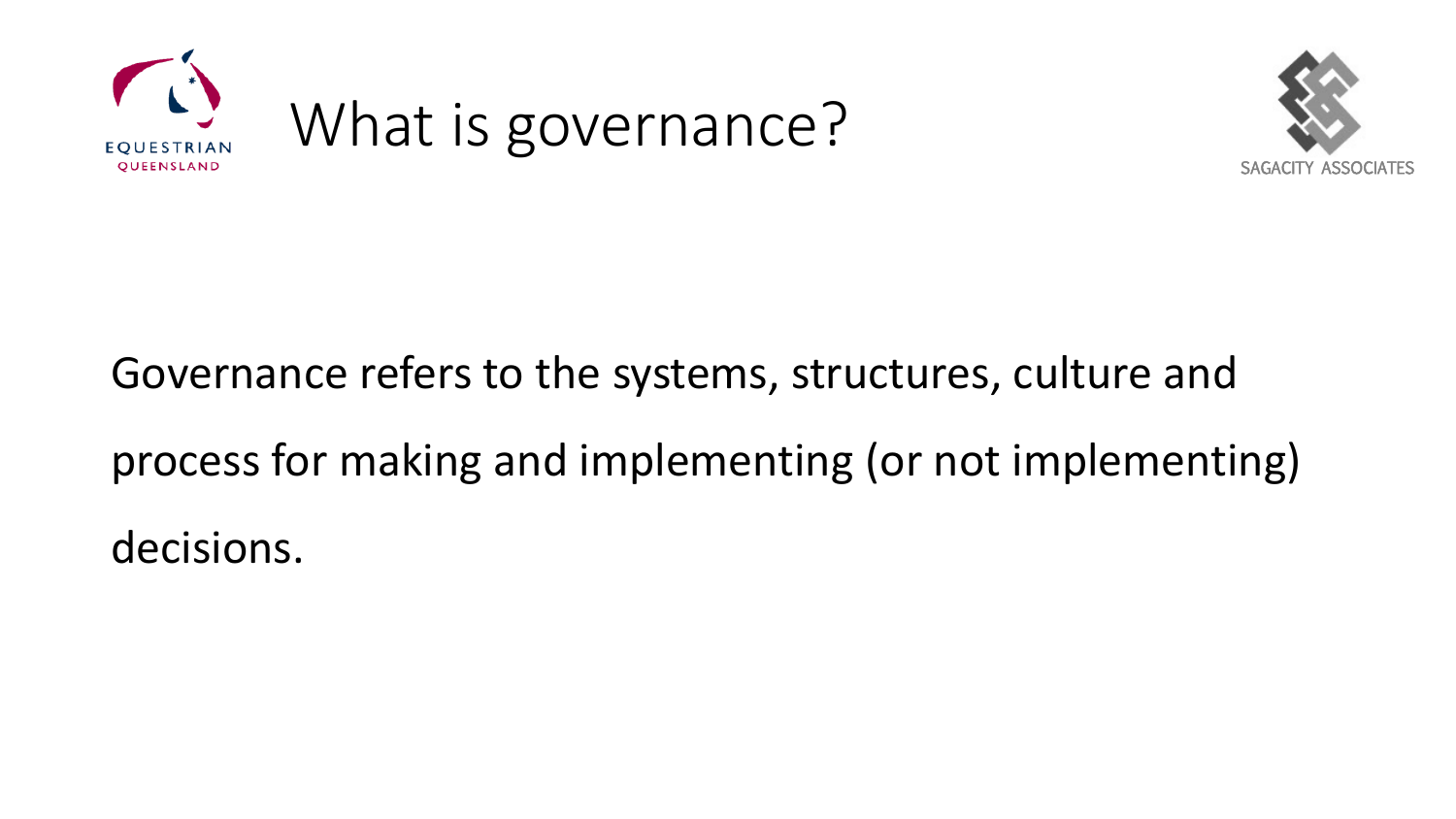



Good governance is about doing the right thing:

- Conforming with legal requirements.
- Performing on behalf of the club's members.

Commissioner Hayne's six fundamental principles:

- 1. Obey the law
- 2. Do not mislead or deceive
- 3. Act fairly
- 4. Provide services that are fit for purpose
- 5. Deliver services with reasonable care and skill
- 6. When acting for another, act in the best interests of that other.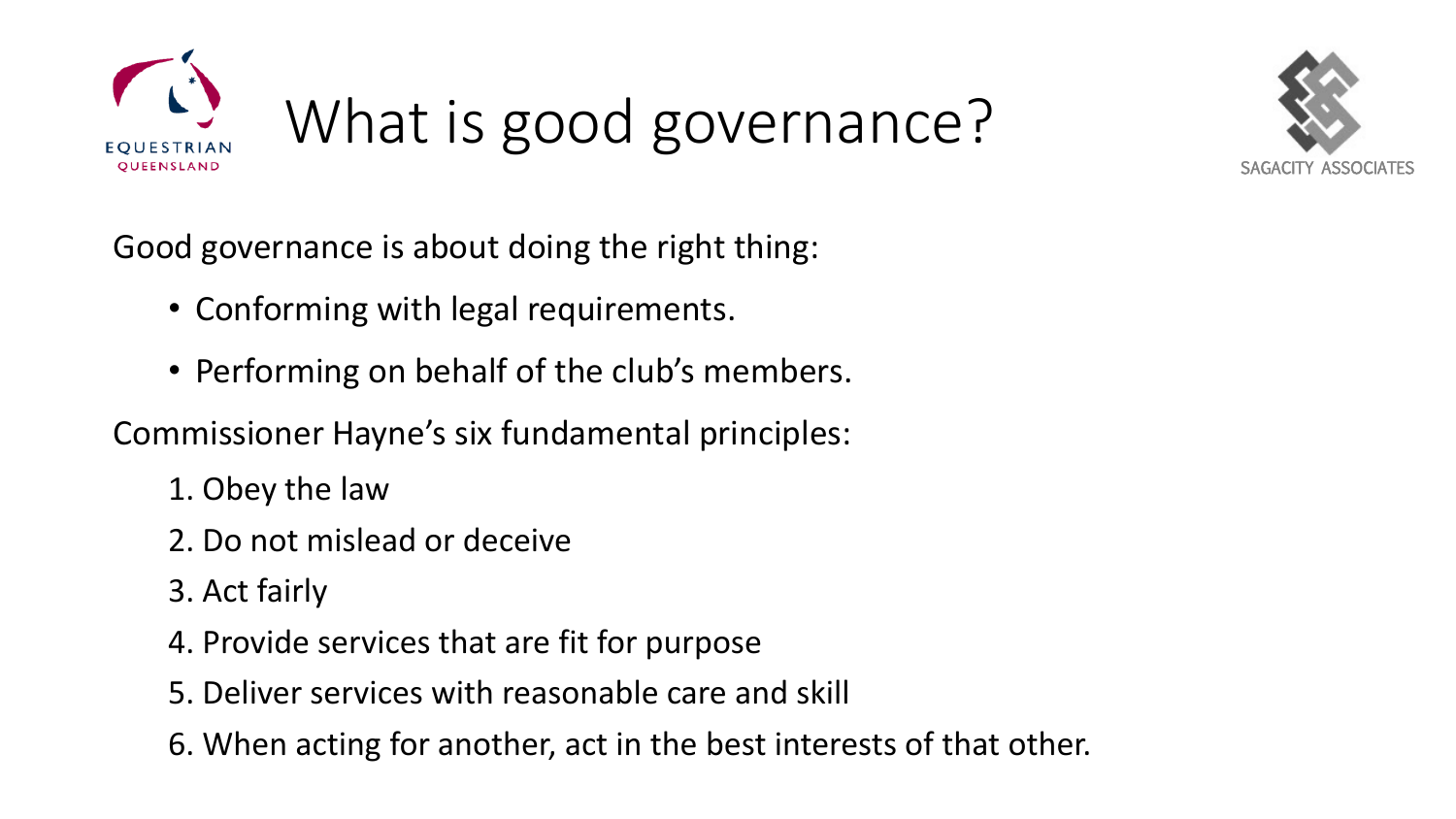



One of the advantages of being incorporated is that personal liability is limited. However, management committee members still have a duty to the incorporated association. This means they may be held accountable if they:

- deliberately fail to act in the best interests of the incorporated association
- abuse their powers as committee members
- fail to avoid conflict of interests
- fail to exercise due care, skill and diligence.

If a management committee does not fulfil its reporting requirements, OFT may issue a show cause notice asking the incorporated association to provide reasons why its registration should not be cancelled.

(https://publications.qld.gov.au/dataset/28652d53-7a53-4690-afd6-4abc77a2c7d7/resource/5a17161f-2866-4c2c-8e03- 37fc0f6512f8/download/incorporatedassociationsmartguide.pdf)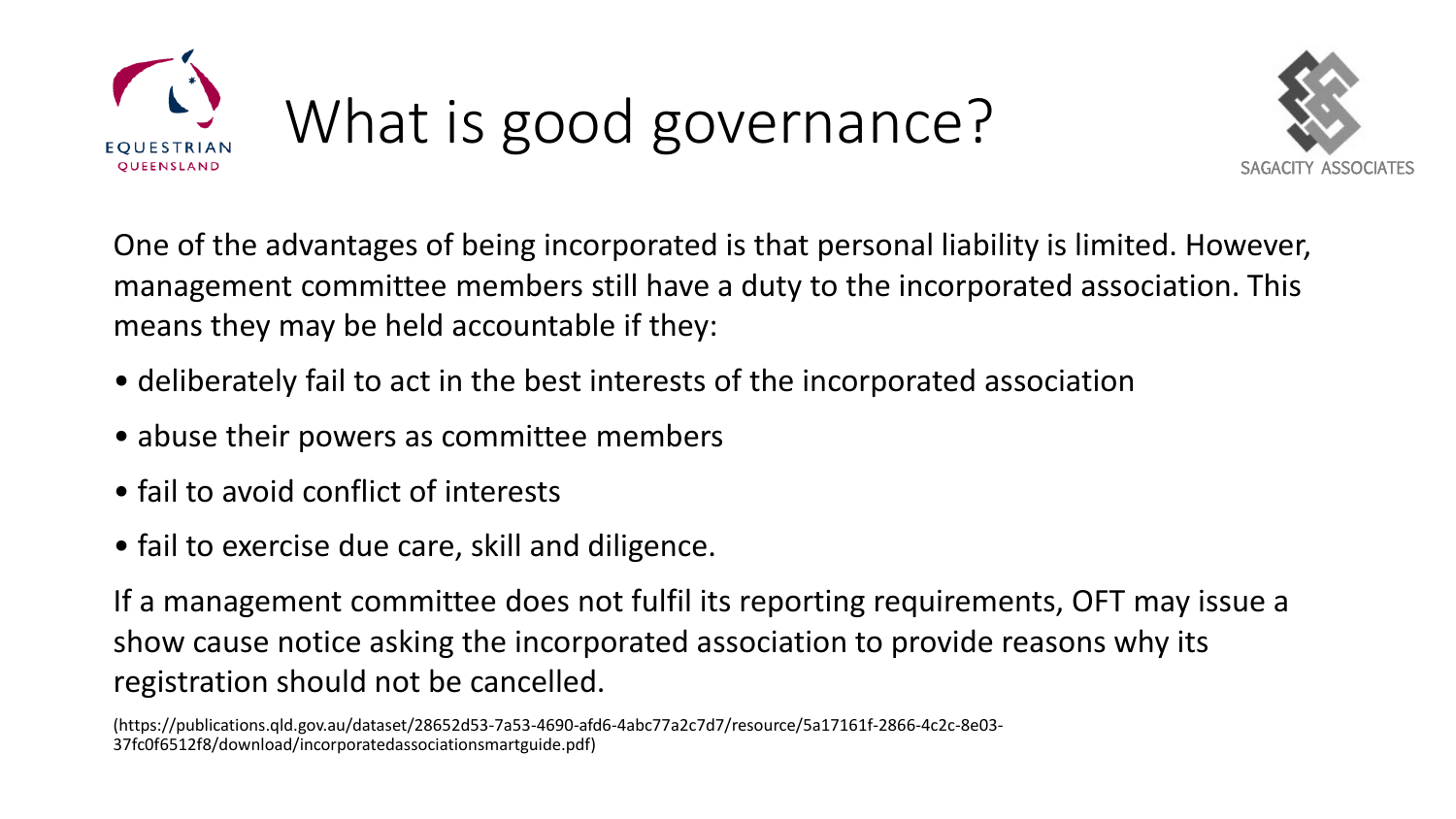



Good governance does not imply that only 'correct' decisions are made, but rather it is about ensuring the best possible environment for making decisions.

Good decision-making processes and therefore, good governance, has a positive effect on all aspects of an organisation's operations including policies and practices, meeting procedures, service quality, volunteer and staff conduct, role clarification and stakeholder engagement.

Good governance enables organisations to plan and monitor sustainable delivery of their activities, providing safe facilities and managing the activities of their volunteers.

(Queensland Department of Sport and Recreation)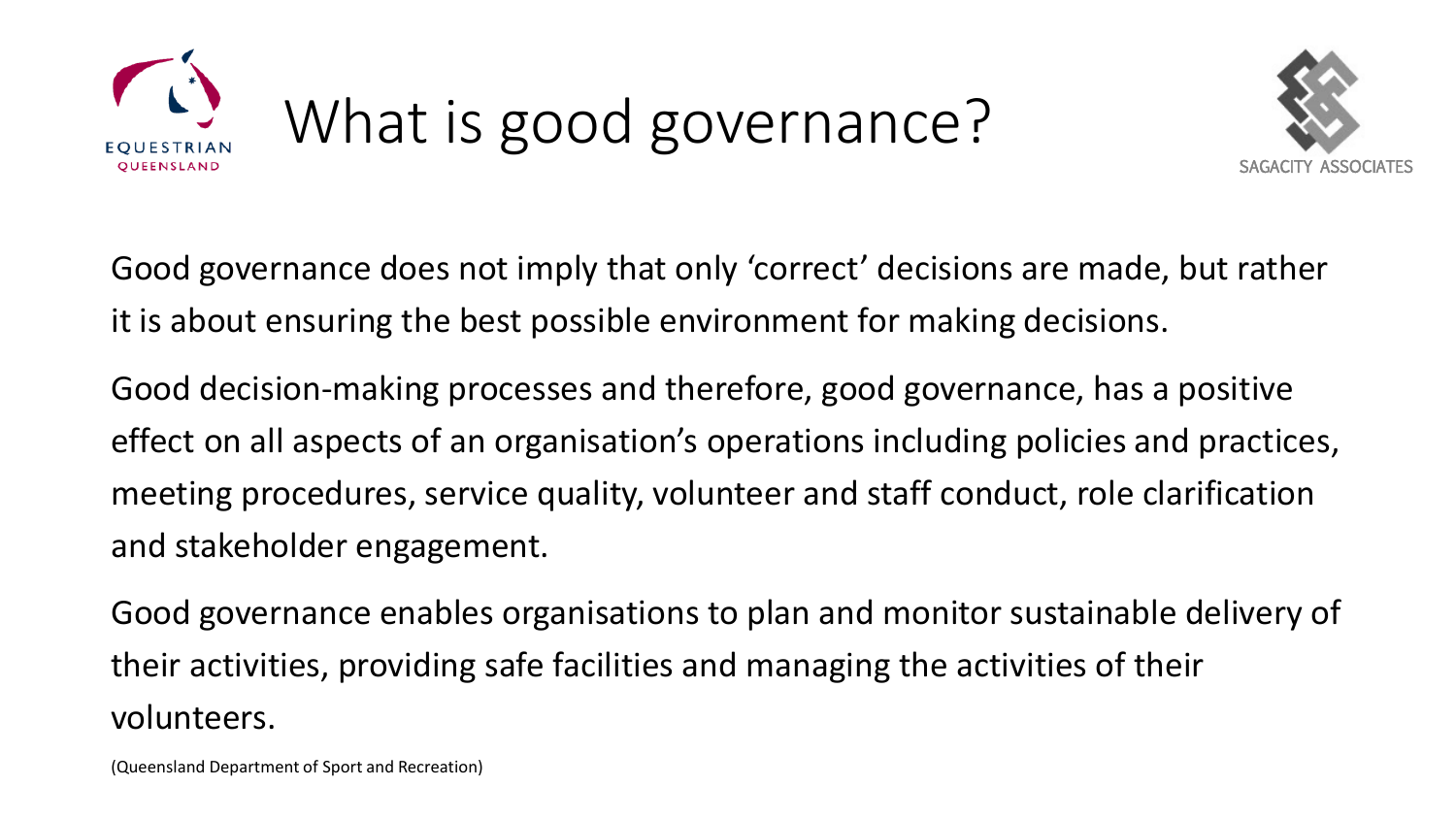



All committee members should make sure they have read and understand their obligations according to:

- Associations Incorporation Act 1981.
- Associations Incorporation Regulations 1999.
- FEI, EA, EQ constitutions, rules, policies and by-laws.
- Club constitution and rules.
- Committee role descriptions.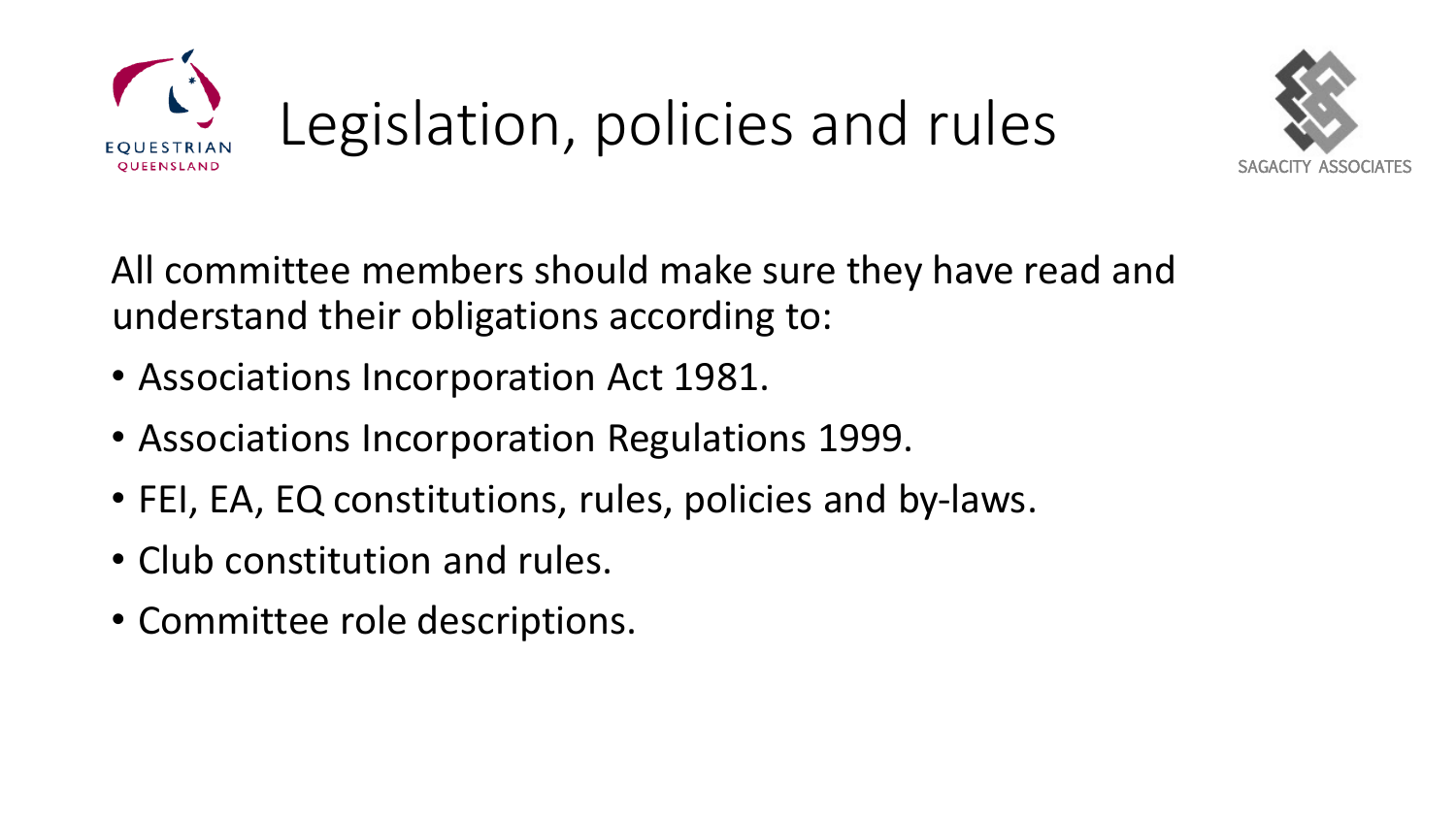



- Resolving conflict.
- Roles of office bearers.
- Roles of volunteers.
- Induction and succession planning.
- Meetings and minutes.
- Managing projects and budgets.
- Strategic planning and work plans.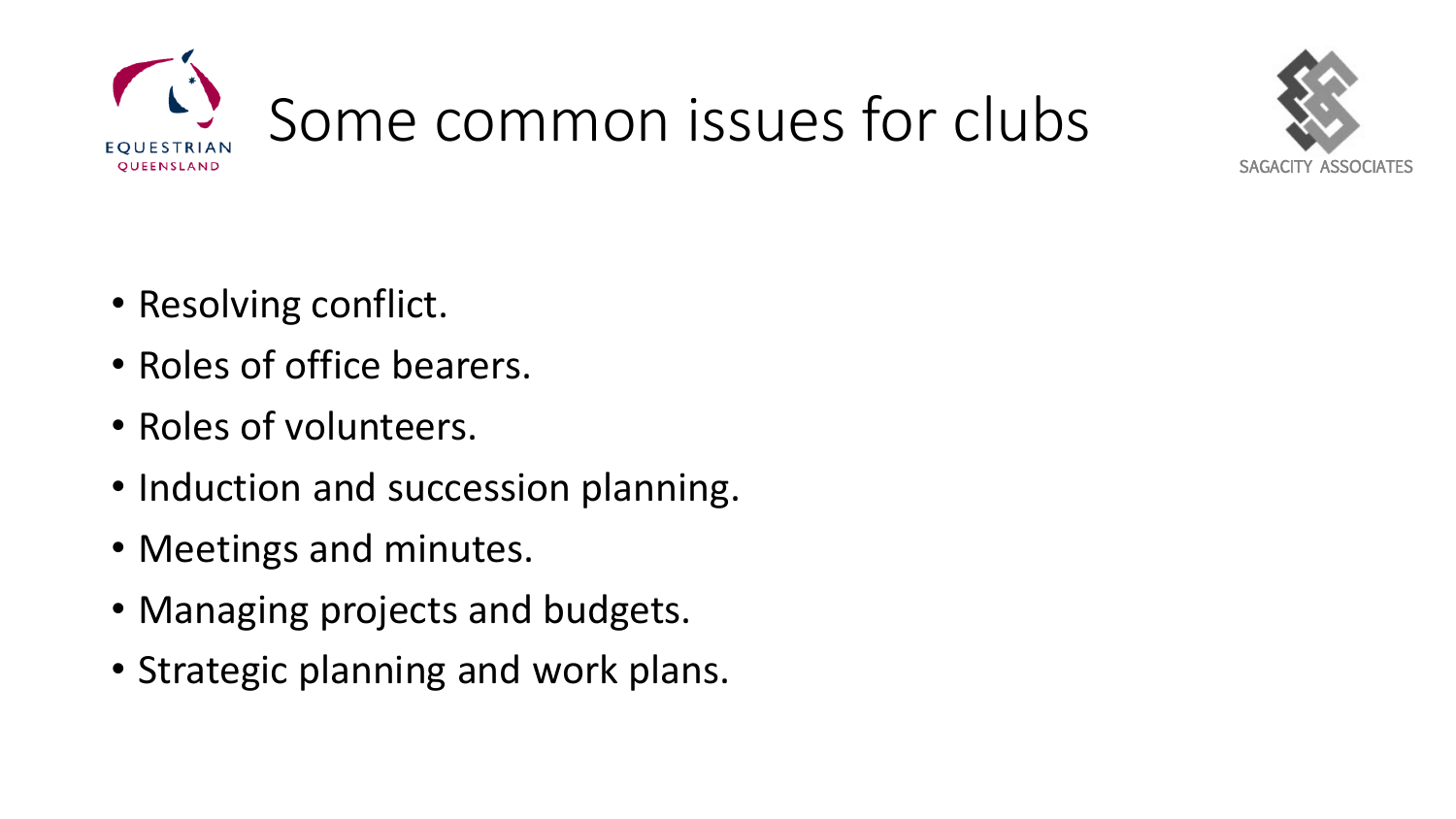



Ensure all cash is accounted for.

Keep receipts.

Use a cash register if you can.

Monitor project/event budgets frequently.

Don't be afraid to ask questions.

Make sure you understand any variances between the

forecast budget and actual expenditure.

Require all invoices to be submitted (and paid) within an agreed period of time.

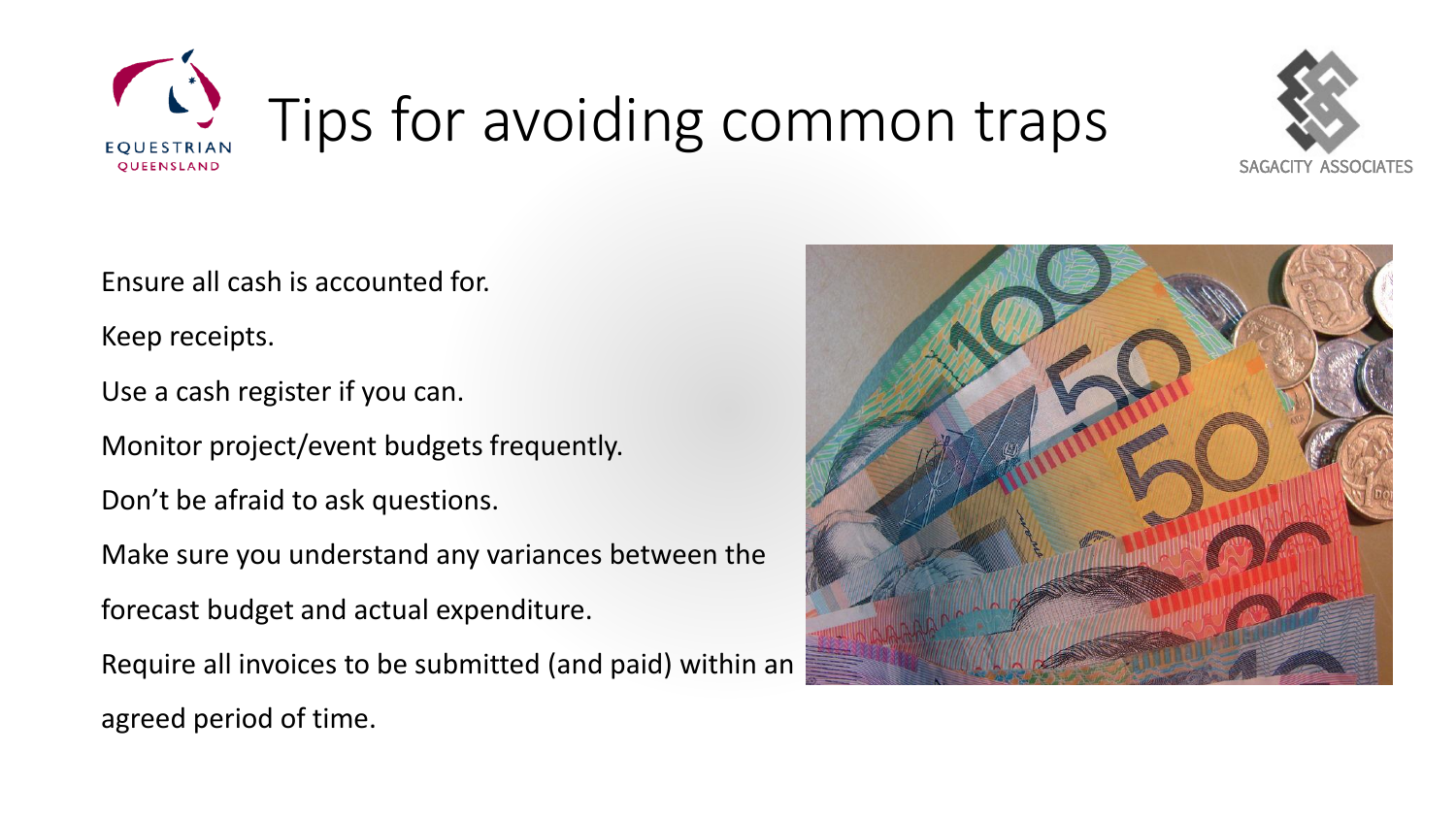



Chatham House rules at meetings.

Even if you disagree with the decision,

the majority decision applies.

Keep good minutes that are a summary of

committee decisions, not a transcript of discussion.

At committee meetings ask the chair to summarise decisions.

If in any doubt ask the minute taker to read out the decision that is being recorded.

Committees should distribute the minutes as soon as possible after a meeting.

Members should read minutes as soon as you receive them and notify the whole committee of any changes you are seeking.

Keep a record of outstanding actions and review at each meeting.

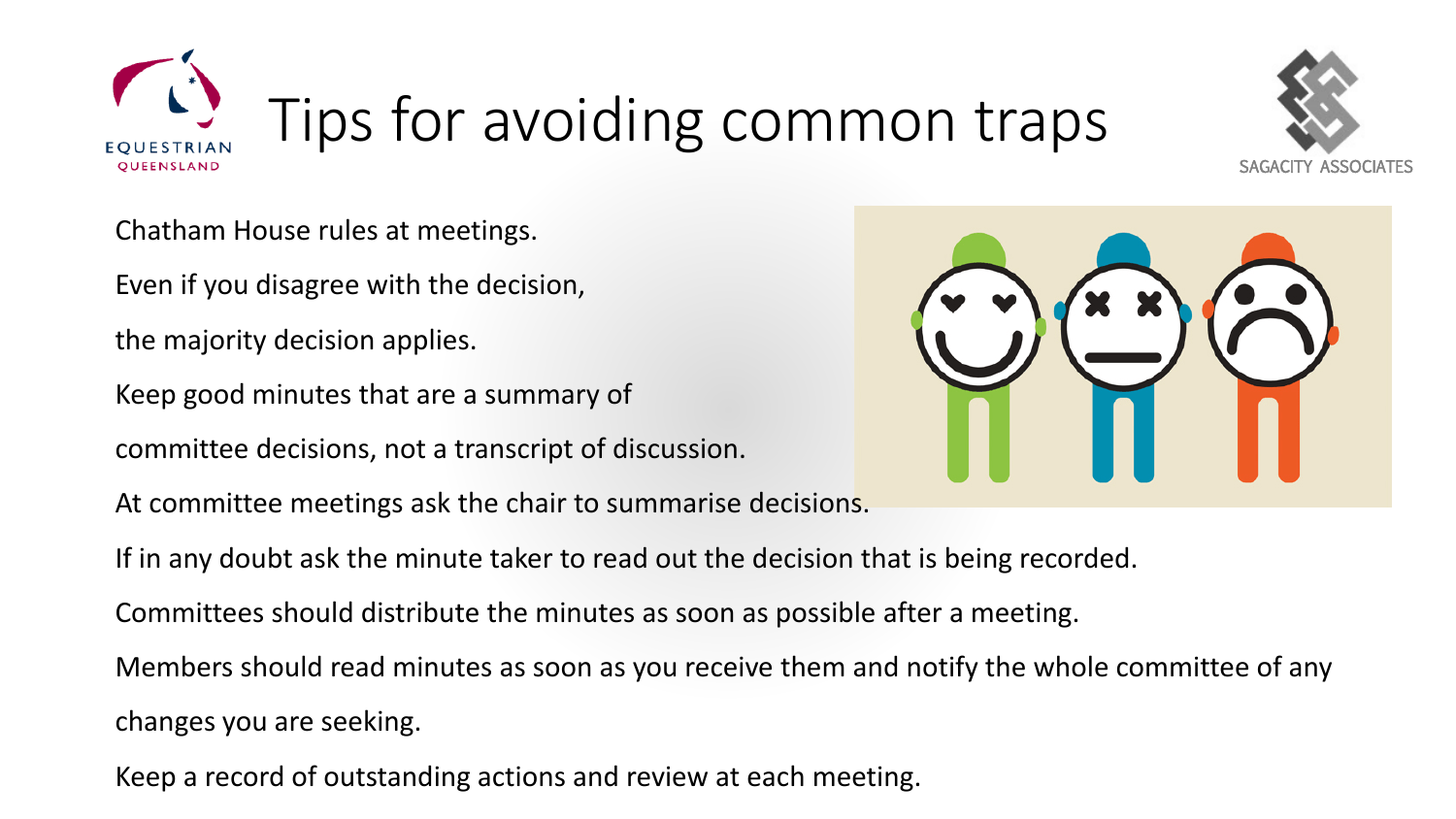





Try to resolve complaints from members as quickly as possible. If you can't resolve the matter, advise the complainant how to escalate it. (Member Protection Policy) Remember you will never keep everyone happy, but you can agree to disagree. Keep a register of complaints and discuss at committee

meetings.

Look for any patterns and learn from them.

Encourage members to give constructive feedback to the

committee.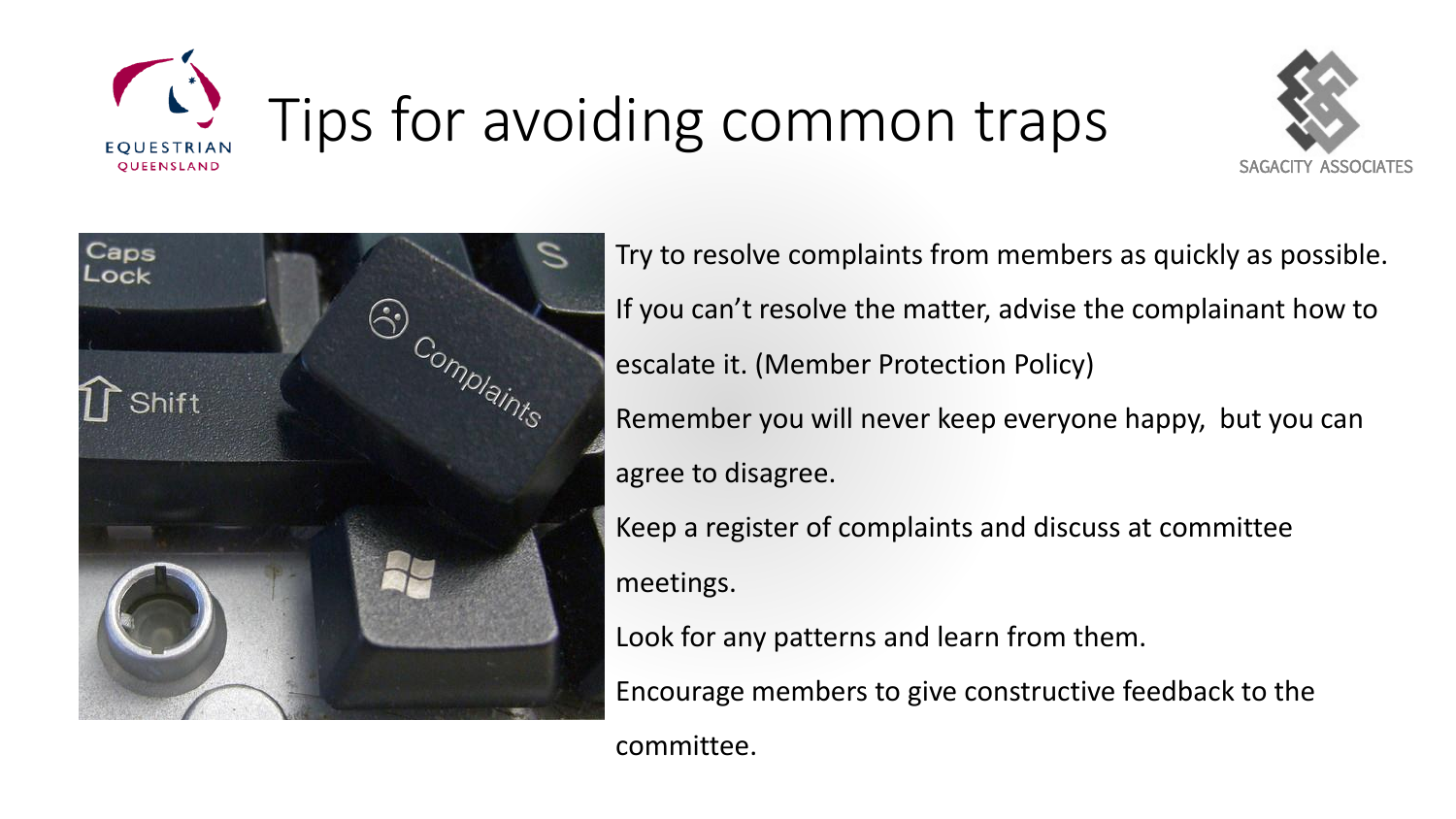



No one is indispensable!

Ensure there is an accurate position description for each committee role.

Use work plans to share the load equitably across the committee.

Volunteers are the lifeblood of any club.

Create accurate position descriptions for all volunteer roles.

Plan for succession and help new people transition into their roles.

Provide induction training for new committee members before their first meeting.

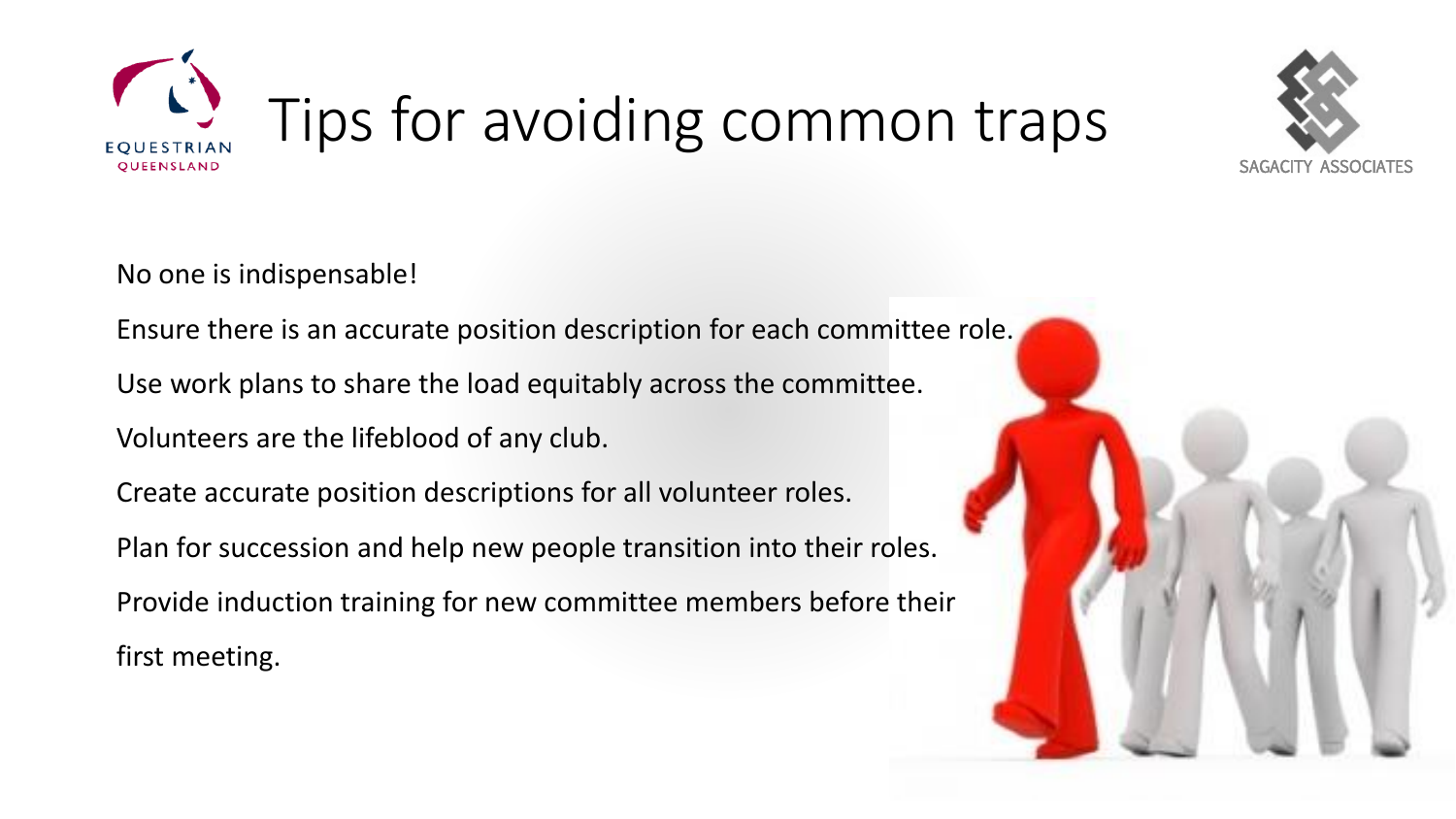



Remember that committees are elected by members to represent their interests. Be open and transparent with members about committee decisions. Share minutes with members.

Invite members to be part of strategic and event planning.

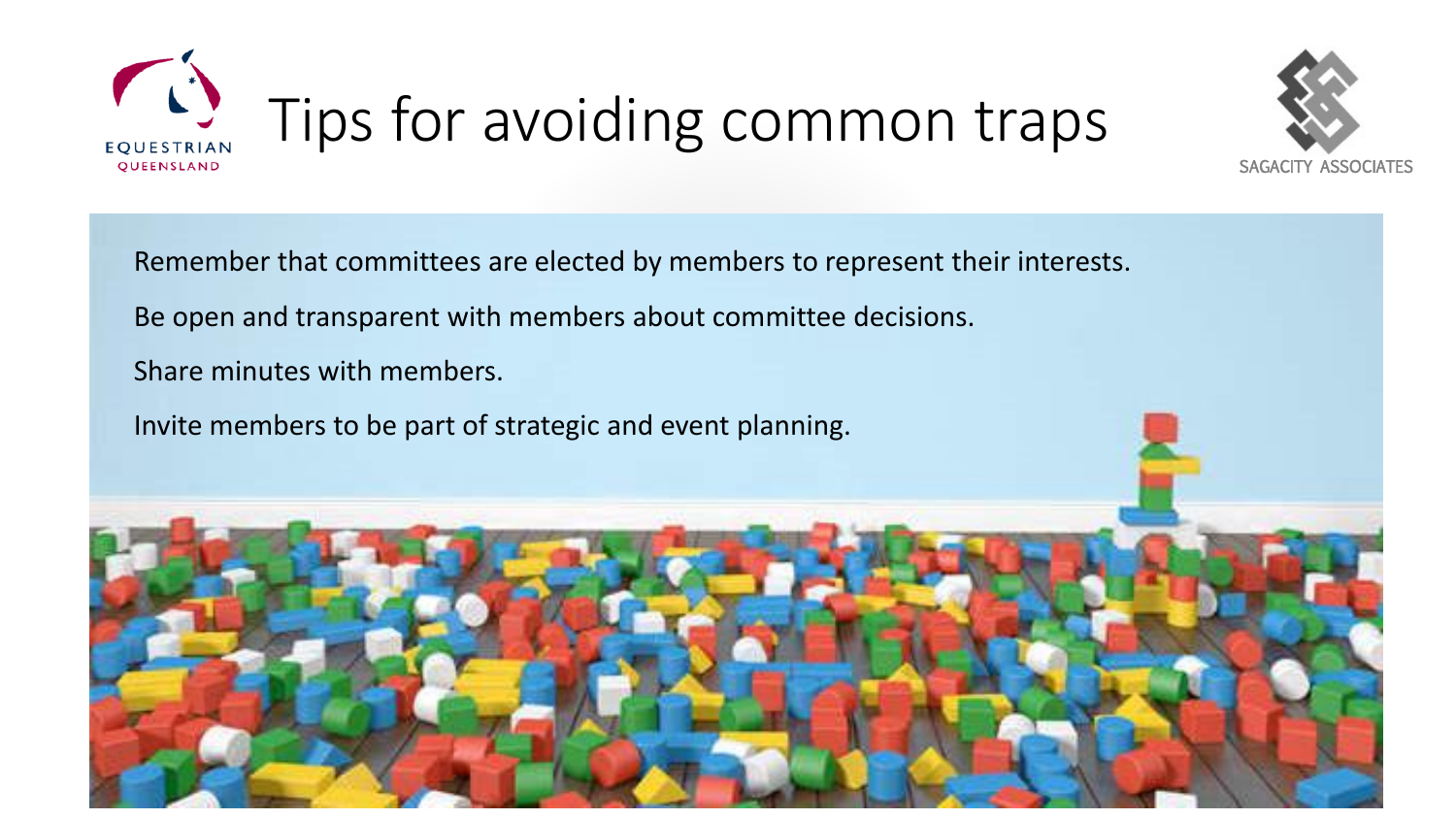





[\(https://www.qld.gov.au/recreation/sports/club-support/better-business#governance](https://www.qld.gov.au/recreation/sports/club-support/better-business#governance))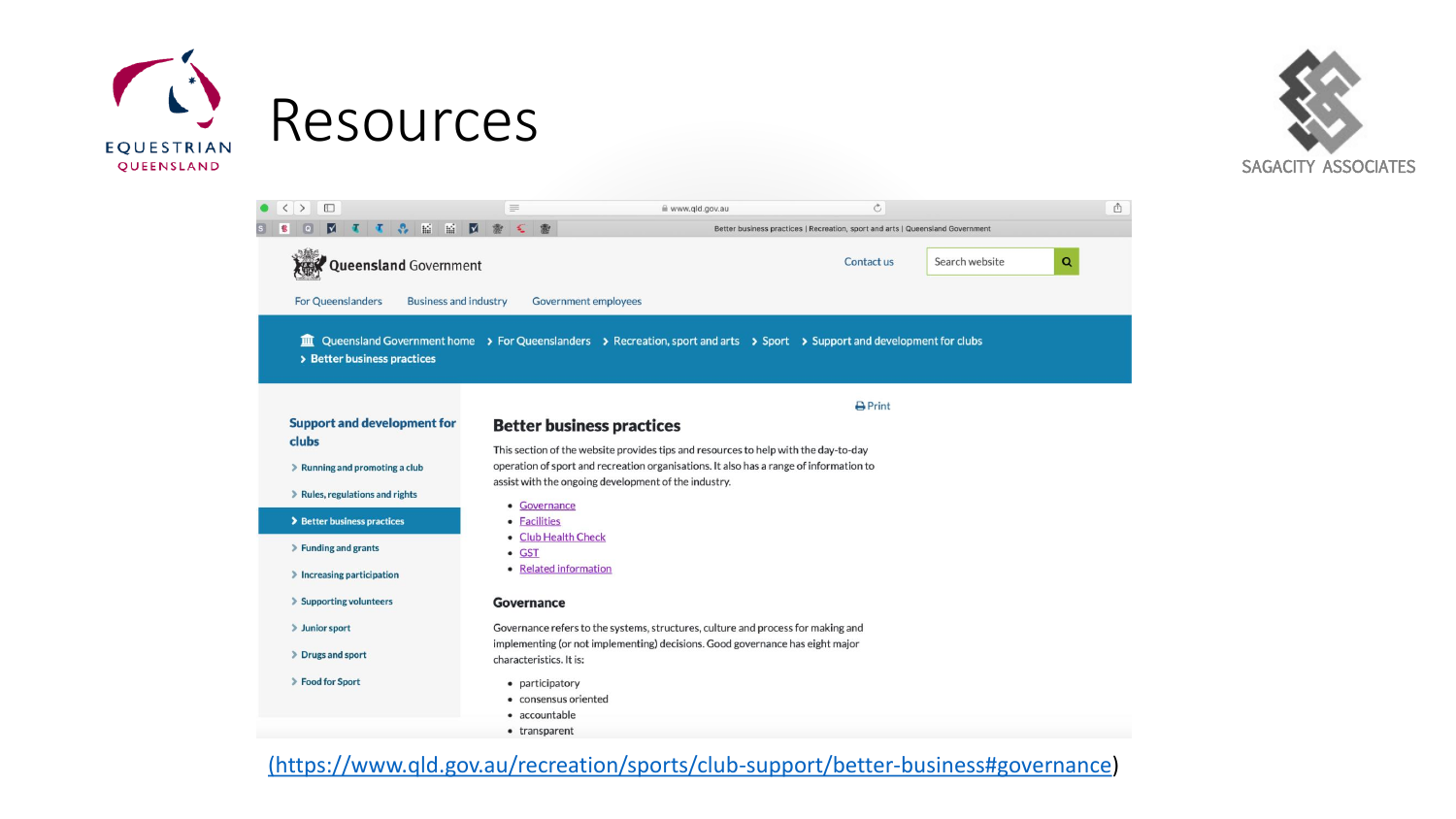



## **Position descriptions**

003-President/chairperson 007-Treasurer 004-Secretray 001-Committee member **Meetings** 002-Meeting minutes 012-Committee standing orders **Plans** 006-Strategic plan 011-Committee member work plan 013-Communication plan

**EQ plans** Project/event plan Project/event budget Risk management plan Biosecurity plan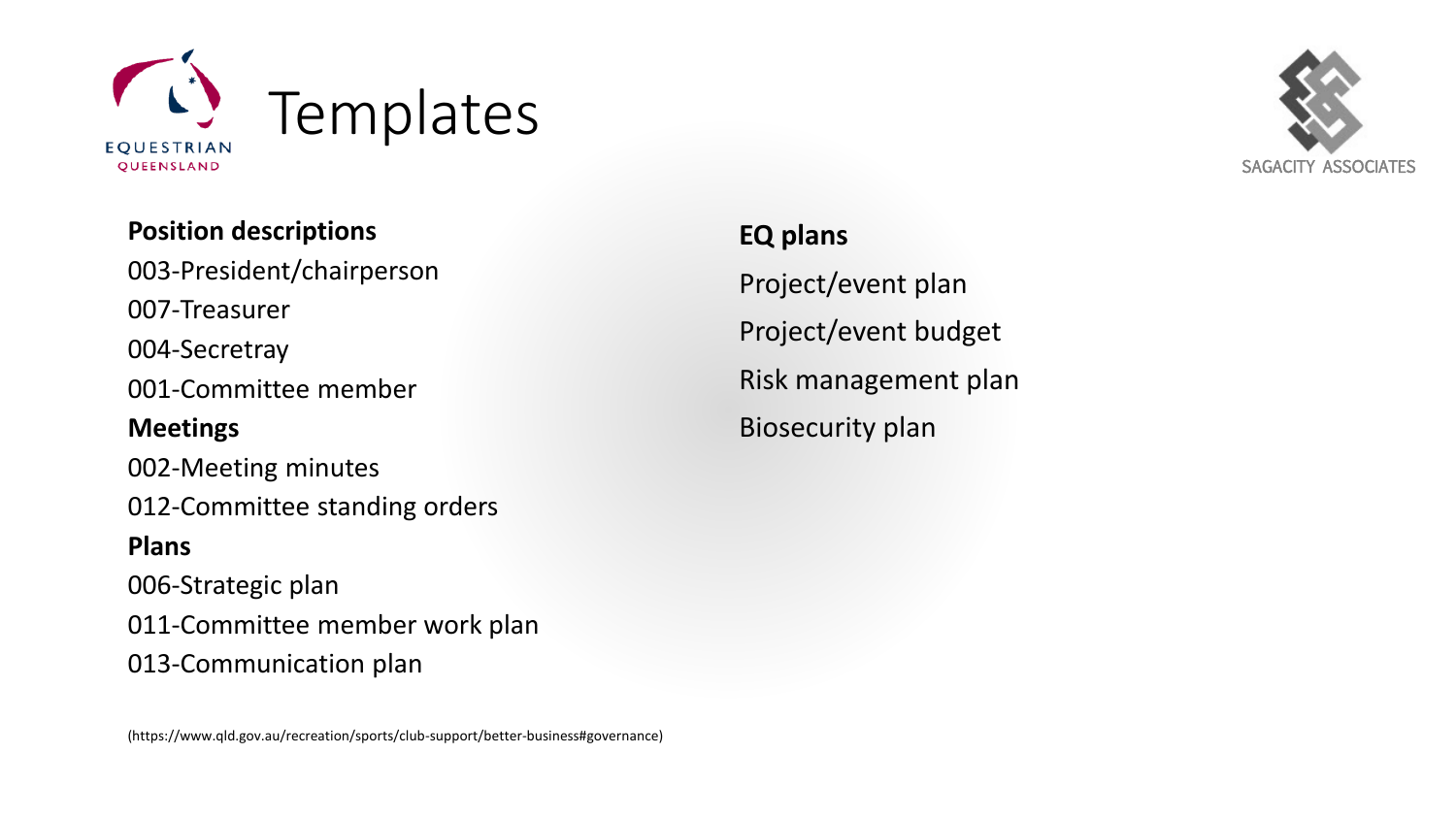



### **GENERAL COMMITTEE MEMBER - Position Description**

Click or tap to enter a date.

#### **Position Purpose**

*The primary purpose of a General Committee Member is to provide organisational governance to ensure the efficient operation of the club.*

#### **Objective**

*To serve the members of the association and support the executive committee in delivering the outcomes of the club's strategic plan by participating actively and constructively in committee meetings.*

#### **Key Duties/Responsibilities**

- •*Active participation in discussions and decisions-making processes of the committee*
- •*Ensure compliance and legislative obligations are met*
- •*Regularly review and monitor the organisation's finances ensuring all activities are delivered and decision-making is made within the financial capacity of the organisation*
- •*Assist members of the executive committee in their duties if required*
- •*Undertake a specific portfolio (Marketing, Sponsorship, Events etc.)*
- •*Provide regular report on allocated portfolio*
- •*Implement the tasks and actions as determined by the ratified strategic and operational plans*
- •*Assist with the development, management and implementation of all rules and regulations, policies, procedures and administrative tasks*
- •*Assist with the development and delivery of all communication procedures*
- •*Contribute to the preparation of an annual report for distribution to members.*

#### **Compliance Responsibilities**

- •*ensuring an annual general meeting is held within five months after the end of the association's financial year*
- •*submitting a financial statement that covers the full financial year, which gives a 'true and fair' view of the association's financial affairs, to members at the annual general meeting*
- •*overseeing the association's financial affairs. This includes making sure the association does not continue to operate if it is insolvent*
- •*disclose any 'material personal interest' to the committee as soon as*
- •*appointing a new secretary within 14 days, if the position becomes vacant*
- •*returning all documents that belong to the association within 28 days of ceasing to be a committee member.*

#### **Relationships**

•*Reports to Chair Person/Executive Committee, Club Committee and the broader club memberships*

#### **Estimated Time Commitment Required**

•*Attendance at monthly committee meetings*

#### **Knowledge, Skills and Experience**

- •*Business acumen and strong strategic thinking capabilities*
- •*Effective communicator*
- •*Sound organisational skills*
- •*Can work effectively in a team environment*
- •*Maintains confidentiality*
- •*Is committed to the club philosophy*
- •*Working knowledge of the club's Constitution, rules and duties of office bearers*
- •*Awareness of club's purpose and strategic objectives*
- •*General computer skills, including email*

#### **Desirable Attributes**

- •*Commitment to the ethos, values and purpose of club*
- •*Financial literacy – ability to monitor, analyse, and interpret financial reports*
- •*Independence of mind and action*
- •*Undoubted integrity, honesty, humility*
- •*Well-developed interpersonal skills*
- •*Motivation and interest in the club's activities*
- •*Great judgement*
- •*Ability to accept decisions they may not agree with*

#### *Resources*

- •*Computer with email address*
- •*Copy of current strategic/operational plan*